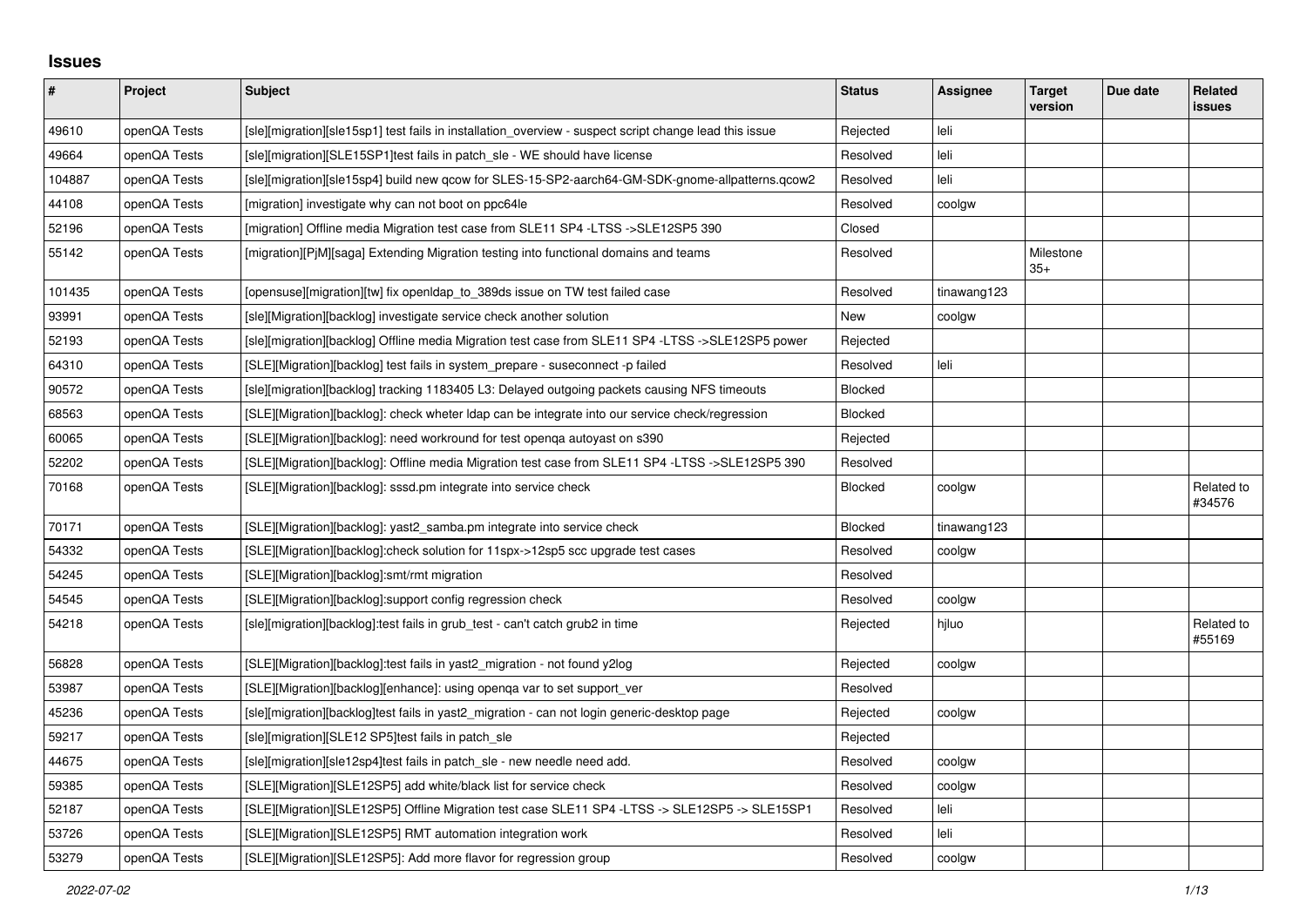| #     | Project      | <b>Subject</b>                                                                                                            | <b>Status</b> | <b>Assignee</b> | <b>Target</b><br>version | Due date | Related<br><b>issues</b> |
|-------|--------------|---------------------------------------------------------------------------------------------------------------------------|---------------|-----------------|--------------------------|----------|--------------------------|
| 53051 | openQA Tests | [SLE][Migration][SLE12SP5]: add service check on 12sp5 and review result                                                  | Resolved      | coolgw          |                          |          |                          |
| 54257 | openQA Tests | [SLE][Migration][SLE12SP5]: Check 12sp5 Jira issue and implement automation version check                                 | Resolved      | tinawang123     |                          |          | Related to<br>#55097     |
| 55097 | openQA Tests | [SLE][Migration][SLE12SP5]: Check 12sp5 Jira issue and implement automation version check(phase2)                         | Resolved      | tinawang123     |                          |          | Related to<br>#54257     |
| 52406 | openQA Tests | [SLE][Migration][SLE12SP5]: Check solution for support SLE12 SP5 -> SLE15 SP1 migration scenario                          | Resolved      | coolgw          |                          |          |                          |
| 55973 | openQA Tests | [SLE][Migration][SLE12SP5]: fix regression issue caused by appamor PR                                                     | Resolved      | hiluo           |                          |          |                          |
| 55274 | openQA Tests | [SLE][Migration][SLE12SP5]: fix service check module(double func run)                                                     | Resolved      | hiluo           |                          |          |                          |
| 53345 | openQA Tests | [SLE][Migration][SLE12SP5]: following 390 stable issue                                                                    | Resolved      | coolgw          |                          |          |                          |
| 55469 | openQA Tests | [SLE][Migration][SLE12SP5]: make improvement on servic_check.pm                                                           | Resolved      | AZhou           |                          |          |                          |
| 52820 | openQA Tests | [SLE][Migration][SLE12SP5]: milestone case 12sp4 desktop+fullupdate+regression scenario.                                  | Resolved      | AZhou           |                          |          |                          |
| 51887 | openQA Tests | [SLE][Migration][SLE12SP5]: Offline Migration test case build up                                                          | Resolved      |                 |                          |          |                          |
| 51890 | openQA Tests | [SLE][Migration][SLE12SP5]: Offline Migration test case SLE11 SP4 -LTSS - SLE12 SP5                                       | Resolved      | tinawang123     |                          |          |                          |
| 52010 | openQA Tests | [SLE][Migration][SLE12SP5]: Offline Migration test case SLE12 SP2-LTSS - SLE12 SP5                                        | Resolved      | tinawang123     |                          |          |                          |
| 51893 | openQA Tests | [SLE][Migration][SLE12SP5]: Offline Migration test case SLE12 SP3 - SLE12 SP5                                             | Resolved      | coolgw          |                          |          |                          |
| 51896 | openQA Tests | [SLE][Migration][SLE12SP5]: Offline Migration test case SLE12 SP4 - SLE12 SP5                                             | Resolved      | hiluo           |                          |          |                          |
| 51899 | openQA Tests | [SLE][Migration][SLE12SP5]: Offline Migration test case SLE12 SP5 - SLE15 SP1                                             | Resolved      | leli            |                          |          |                          |
| 54668 | openQA Tests | [SLE][Migration][SLE12SP5]: only check existance of workround in resolve conflict module                                  | Resolved      | hjluo           |                          |          |                          |
| 52373 | openQA Tests | [SLE][Migration][SLE12SP5]: Regression test group Offline Migration test case SLE11 SP4-LTSS - SLE12<br>SP5 ALL platform  | Resolved      | leli            |                          |          |                          |
| 52382 | openQA Tests | [SLE][Migration][SLE12SP5]: Regression test group Offline Migration test case SLE12 SP2 -LTSS - SLE12<br>SP5 ALL platform | Resolved      | tinawang123     |                          |          |                          |
| 52376 | openQA Tests | [SLE][Migration][SLE12SP5]: Regression test group Offline Migration test case SLE12 SP3 LTSS - SLE12<br>SP5 ALL platform  | Resolved      | zoecao          |                          |          |                          |
| 52379 | openQA Tests | [SLE][Migration][SLE12SP5]: Regression test group Offline Migration test case SLE12 SP4 - SLE12 SP5<br>ALL platform       | Resolved      | hjluo           |                          |          |                          |
| 52370 | openQA Tests | [SLE][Migration][SLE12SP5]: Regression test group Offline Migration test case SLE12 SP5 - SLE15 SP1<br>ALL platform       | Resolved      | leli            |                          |          |                          |
| 52802 | openQA Tests | [SLE][Migration][SLE12SP5]: Review dev migration test group and move to sles12                                            | Resolved      | hiluo           |                          |          |                          |
| 52799 | openQA Tests | [SLE][Migration][SLE12SP5]: Review dev regression test group and move to sles12                                           | Resolved      | tinawang123     |                          |          |                          |
| 52811 | openQA Tests | [SLE][Migration][SLE12SP5]: Test cases for z/VM                                                                           | Resolved      | leli            |                          |          |                          |
| 57134 | openQA Tests | [SLE][Migration][SLE12SP5]:add hpc module                                                                                 | Resolved      | zoecao          |                          |          |                          |
| 54254 | openQA Tests | [SLE][Migration][SLE12SP5]:Check repo content before and after                                                            | Resolved      | tinawang123     |                          |          |                          |
| 54212 | openQA Tests | [sle][migration][sle12sp5]:check service list status                                                                      | Resolved      | hjluo           |                          |          |                          |
| 59127 | openQA Tests | [SLE][Migration][SLE12SP5]:improve error handle in service check                                                          | Resolved      | coolgw          |                          |          |                          |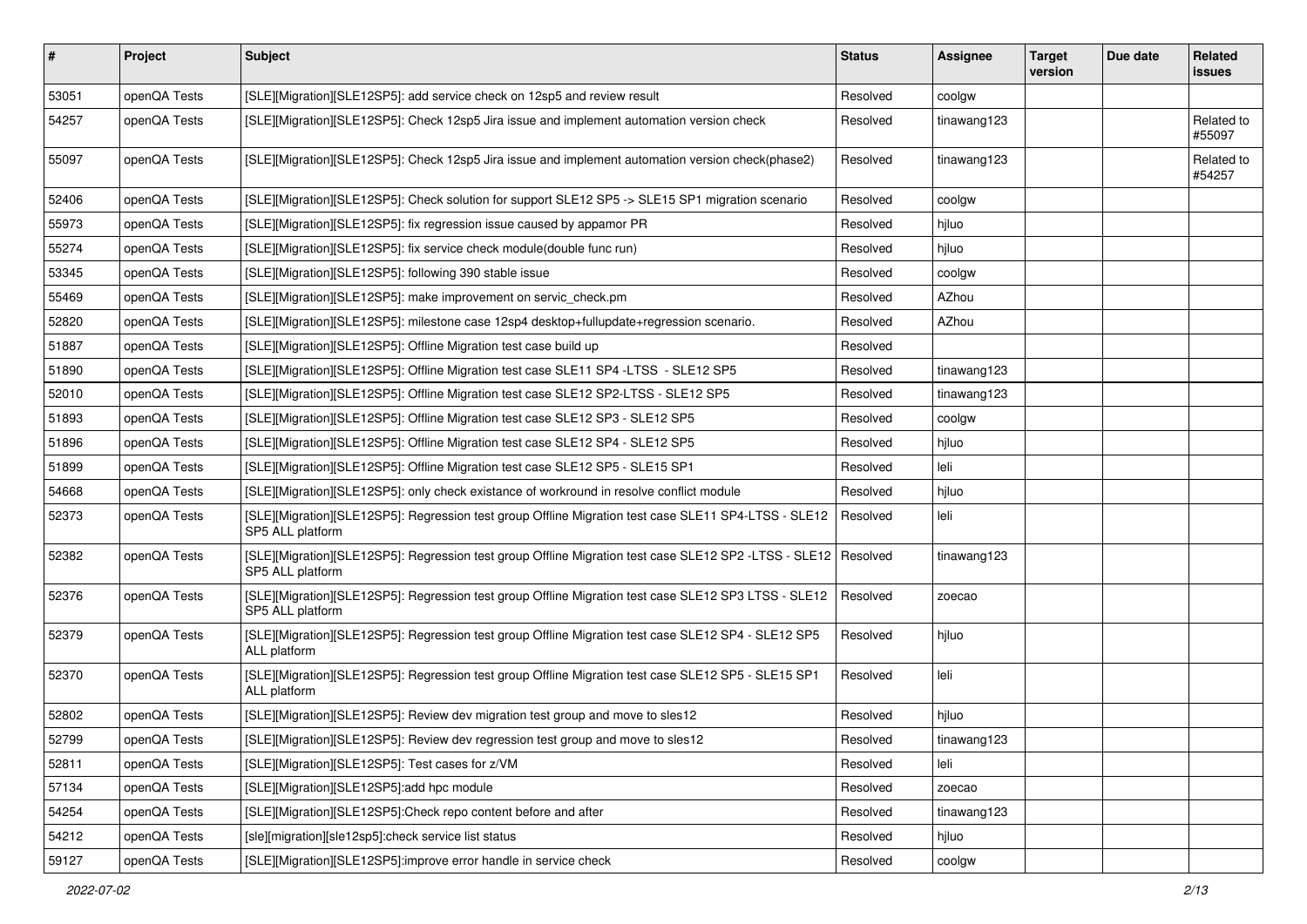| $\vert$ # | Project      | <b>Subject</b>                                                                                                                                                                                                  | <b>Status</b> | Assignee    | <b>Target</b><br>version | Due date | Related<br><b>issues</b> |
|-----------|--------------|-----------------------------------------------------------------------------------------------------------------------------------------------------------------------------------------------------------------|---------------|-------------|--------------------------|----------|--------------------------|
| 57242     | openQA Tests | [SLE][Migration][SLE12SP5]:improvement for<br>https://github.com/os-autoinst/os-autoinst-distri-opensuse/pull/8479                                                                                              | Rejected      | tinawang123 |                          |          |                          |
| 54662     | openQA Tests | [SLE][Migration][SLE12SP5]:need add 12sp2 service check                                                                                                                                                         | Resolved      | coolgw      |                          |          |                          |
| 56252     | openQA Tests | [SLE][Migration][SLE12SP5]:test fails in boot_to_desktop                                                                                                                                                        | Resolved      | coolgw      |                          |          |                          |
| 55862     | openQA Tests | [SLE][Migration][SLE12SP5]:test fails in bootloader_s390                                                                                                                                                        | Resolved      | coolgw      |                          |          |                          |
| 53981     | openQA Tests | [SLE][Migration][SLE12SP5]:test fails in install_service, should not check for 11sp4                                                                                                                            | Resolved      | coolgw      |                          |          |                          |
| 54461     | openQA Tests | [SLE][Migration][SLE12SP5]:test fails in scc_registration - maybe need more time to handle this case?                                                                                                           | Resolved      | hjluo       |                          |          |                          |
| 53876     | openQA Tests | [SLE][Migration][SLE12SP5]:test fails in zdup                                                                                                                                                                   | Resolved      | hjluo       |                          |          |                          |
| 54986     | openQA Tests | [SLE][Migration][SLE12SP5][continuous migration] 390                                                                                                                                                            | Resolved      | zoecao      |                          |          |                          |
| 54989     | openQA Tests | [SLE][Migration][SLE12SP5][continuous migration] aarch64                                                                                                                                                        | Resolved      | hjluo       |                          |          |                          |
| 54992     | openQA Tests | [SLE][Migration][SLE12SP5][continuous migration] power                                                                                                                                                          | Resolved      | tinawang123 |                          |          |                          |
| 54983     | openQA Tests | [SLE][Migration][SLE12SP5][continuous migration] x86                                                                                                                                                            | Resolved      | leli        |                          |          |                          |
| 54995     | openQA Tests | [SLE][Migration][SLE12SP5][EPIC]:Integrate service check before/after migration                                                                                                                                 | Resolved      |             |                          |          |                          |
| 56396     | openQA Tests | [SLE][Migration][SLE12SP5][Improve]: check /etc/issue after migration                                                                                                                                           | Resolved      | AZhou       |                          |          |                          |
| 56399     | openQA Tests | [SLE][Migration][SLE12SP5][Improve]: check SUSEConnect -s before / after migration                                                                                                                              | Resolved      | tinawang123 |                          |          |                          |
| 57326     | openQA Tests | [SLE][Migration][SLE12SP5][Improvement]: using setting instead of fix value in AY file                                                                                                                          | Resolved      | tinawang123 |                          |          |                          |
| 55016     | openQA Tests | [SLE][Migration][SLE12SP5][SRV CHECK]:apparm                                                                                                                                                                    | Resolved      | hjluo       |                          |          |                          |
| 55010     | openQA Tests | [SLE][Migration][SLE12SP5][SRV CHECK]:autofs                                                                                                                                                                    | Resolved      | hjluo       |                          |          |                          |
| 55013     | openQA Tests | [SLE][Migration][SLE12SP5][SRV CHECK]:cpus                                                                                                                                                                      | Resolved      | leli        |                          |          |                          |
| 55019     | openQA Tests | [SLE][Migration][SLE12SP5][SRV CHECK]:dhcp                                                                                                                                                                      | Resolved      | AZhou       |                          |          |                          |
| 55022     | openQA Tests | [SLE][Migration][SLE12SP5][SRV CHECK]:kdump                                                                                                                                                                     | Resolved      | hjluo       |                          |          |                          |
| 55004     | openQA Tests | [SLE][Migration][SLE12SP5][SRV CHECK]:nfs                                                                                                                                                                       | Resolved      | coolgw      |                          |          |                          |
| 54998     | openQA Tests | [SLE][Migration][SLE12SP5][SRV CHECK]:ntp                                                                                                                                                                       | Resolved      | AZhou       |                          |          |                          |
| 55001     | openQA Tests | [SLE][Migration][SLE12SP5][SRV CHECK]:postfix                                                                                                                                                                   | Resolved      | AZhou       |                          |          |                          |
| 55007     | openQA Tests | [SLE][Migration][SLE12SP5][SRV CHECK]:rpcbind                                                                                                                                                                   | Resolved      | AZhou       |                          |          |                          |
| 57506     | openQA Tests | [SLE][Migration][SLE12SP5]test fails in installation - 390 AY media test case                                                                                                                                   | Rejected      | tinawang123 |                          |          |                          |
| 55859     | openQA Tests | [SLE][Migration][SLE12SP5]test fails in patch_sle - uncheck beta filter failed?                                                                                                                                 | Resolved      | tinawang123 |                          |          |                          |
| 54440     | openQA Tests | [sle][migration][sle12sp5]test fails in scc_registration                                                                                                                                                        | Resolved      | tinawang123 |                          |          |                          |
| 44336     | openQA Tests | [sle][migration][SLE15SP1] :test fails in patch_sle -- Need create new SLES-12-SP3-s390x-updated.qcow2<br>file to continue the test                                                                             | Resolved      | leli        |                          |          |                          |
| 44120     | openQA Tests | [sle][migration][SLE15SP1] check test cases why failed on s390                                                                                                                                                  | Resolved      | coolgw      |                          |          |                          |
| 44015     | openQA Tests | [sle][migration][SLE15SP1] Need increase the timeout value for install packages on<br>sle-15-SP1-Installer-DVD-TEST-x86 64-Build96.7-0001offline sles12sp3 media sdk+we+lp+tcm+phub d<br>ef full@64bit scenario | Resolved      | coolgw      |                          |          |                          |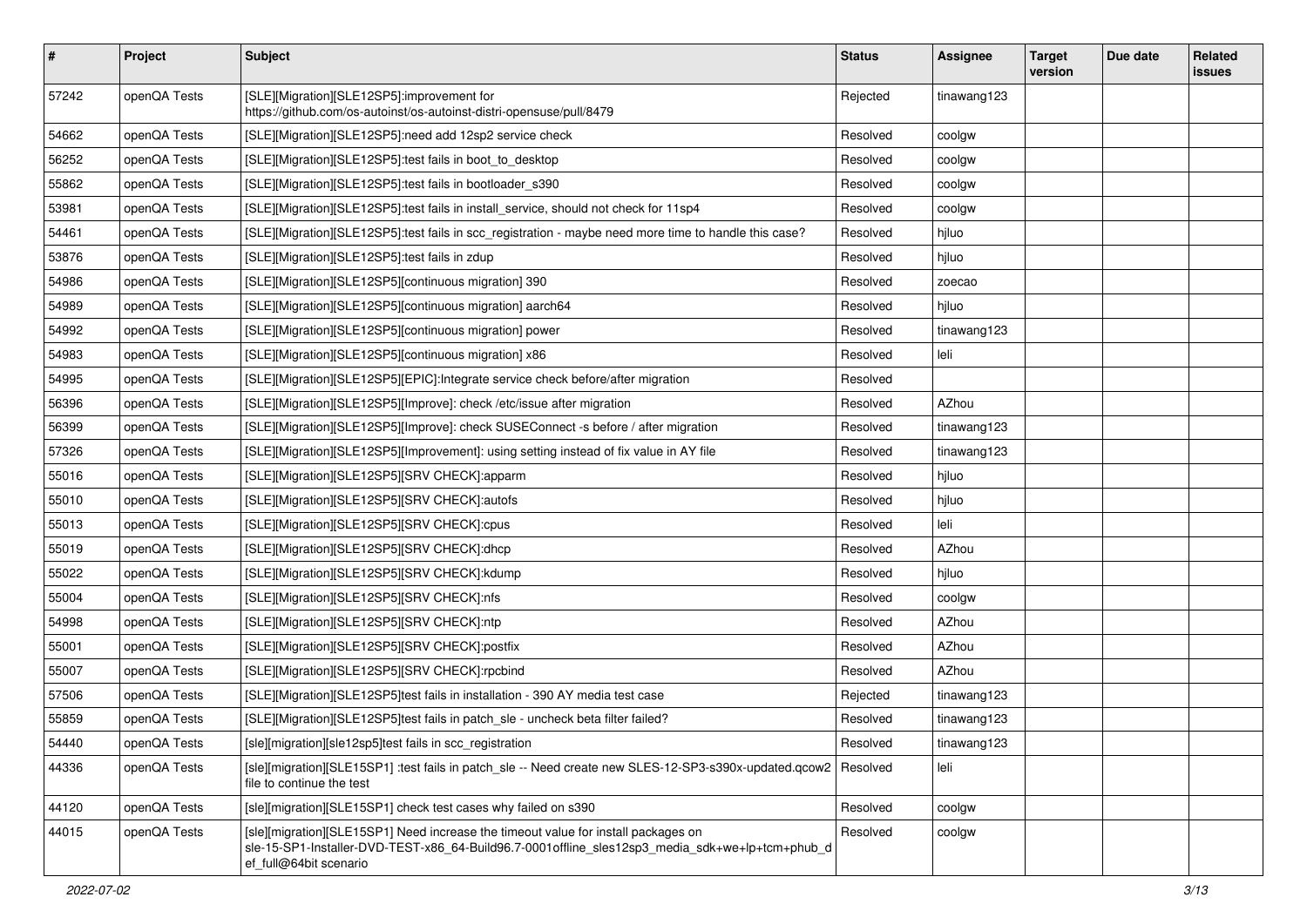| $\vert$ # | Project      | Subject                                                                                                                                                        | <b>Status</b> | Assignee | <b>Target</b><br>version | Due date | Related<br><b>issues</b> |
|-----------|--------------|----------------------------------------------------------------------------------------------------------------------------------------------------------------|---------------|----------|--------------------------|----------|--------------------------|
| 44012     | openQA Tests | [sle][migration][SLE15SP1] Release notes button not found during upgrade from SLE12 SP3(workround)                                                             | Resolved      | coolgw   |                          |          | Related to<br>#14774     |
| 49844     | openQA Tests | [sle][migration][sle15sp1] test fails in force_scheduled_tasks - can not find /usr/share/btrfsmaintenance/                                                     | Rejected      | leli     |                          |          |                          |
| 49607     | openQA Tests | [sle][migration][sle15sp1] test fails in install_service - vsftpd can not installed,need check why not found?<br>no base/repo?                                 | Resolved      | leli     |                          |          |                          |
| 48620     | openQA Tests | [sle][migration][SLE15SP1] test fails in installation_overview - needle not match                                                                              | Resolved      | coolgw   |                          |          |                          |
| 44381     | openQA Tests | [sle][migration][SLE15SP1] test fails in installation_overview - seems loop happen during installation on<br>390x                                              | Resolved      | coolgw   |                          |          |                          |
| 48032     | openQA Tests | [sle][migration][sle15sp1] test fails in installation_overview - seems page not change after send key alt+n                                                    | Rejected      | hjluo    |                          |          |                          |
| 49553     | openQA Tests | [sle][migration][SLE15SP1] test fails in installation_overview - setting not exist WORKAROUND_DEPS, but<br>setting is added automaticly need further check why | Resolved      | coolgw   |                          |          |                          |
| 44426     | openQA Tests | [sle][migration][SLE15SP1] test fails in installation_overview - suspect caused by extra "alt + o" key or by<br>performance of vm                              | Closed        | coolgw   |                          |          |                          |
| 44921     | openQA Tests | [sle][migration][sle15sp1] test fails in patch_sle - suspect wrong needle matched                                                                              | Resolved      | leli     |                          |          |                          |
| 44918     | openQA Tests | [sle][migration][sle15sp1] test fails in patch_sle - Test died: 'zypper -n in -t pattern ' failed with code 3                                                  | Resolved      | hjluo    |                          |          |                          |
| 44915     | openQA Tests | [sle][migration][sle15sp1] test fails in vino_screensharing_available - no vino, need update code and<br>needle                                                | Resolved      | leli     |                          |          |                          |
| 48041     | openQA Tests | [sle][migration][SLE15SP1]- test fails in boot to desktop - no grub show                                                                                       | Resolved      | leli     |                          |          |                          |
| 49472     | openQA Tests | [sle][migration][SLE15SP1]:add service sanity check before and after upgrade                                                                                   | Resolved      | coolgw   |                          |          |                          |
| 49124     | openQA Tests | [sle][migration][SLE15SP1]:test fails in boot_to_desktop - needle not match                                                                                    | Resolved      | coolgw   |                          |          |                          |
| 46649     | openQA Tests | [sle][migration][sle15sp1]:test fails in patch_sle - need libzypp                                                                                              | Rejected      | coolgw   |                          |          |                          |
| 48623     | openQA Tests | [sle][migration][SLE15SP1]:test fails in patch_sle - needle change                                                                                             | Resolved      | coolgw   |                          |          |                          |
| 44333     | openQA Tests | [sle][migration][SLE15SP1]:test fails in reboot_gnome                                                                                                          | Resolved      | coolgw   |                          |          |                          |
| 45224     | openQA Tests | [sle][migration][SLE15SP1]:test fails in upgrade_select - latest build show select-migration-target needle<br>changed compare with 125.1                       | Resolved      | coolgw   |                          |          |                          |
| 45332     | openQA Tests | [sle][migration][SLE15SP1][post] test fails in installation - suspect the repo not clear before autoyast<br>upgrade                                            | Resolved      | coolgw   |                          |          |                          |
| 45347     | openQA Tests | [sle][migration][SLE15SP1][post] test fails in installation - wrong loader_type in autoyast profile                                                            | Resolved      | leli     |                          |          |                          |
| 49661     | openQA Tests | [sle][migration][SLE15SP1][POST] test fails in scc_registration - registration needle not captured                                                             | Rejected      | leli     |                          |          |                          |
| 50330     | openQA Tests | [sle][migration][SLE15SP1][post]: Add more service into sanity check                                                                                           | Resolved      | coolgw   |                          |          |                          |
| 45575     | openQA Tests | [sle][migration][SLE15SP1][post]:test fails in console - can not login                                                                                         | Closed        | coolgw   |                          |          | Related to<br>#44588     |
| 45524     | openQA Tests | [sle][migration][SLE15SP1][post]test fails in gnome_terminal-update needle                                                                                     | Resolved      | coolgw   |                          |          |                          |
| 49352     | openQA Tests | [sle][migration][sle15sp1]test fails in await_install- seems network issue, we need keep an eye on this,<br>maybe this is an issue                             | Rejected      |          |                          |          |                          |
| 45122     | openQA Tests | [sle][migration][SLE15SP1]test fails in boot to_desktop - s390x-kvm-sle12 env stability check task                                                             | Rejected      |          |                          |          |                          |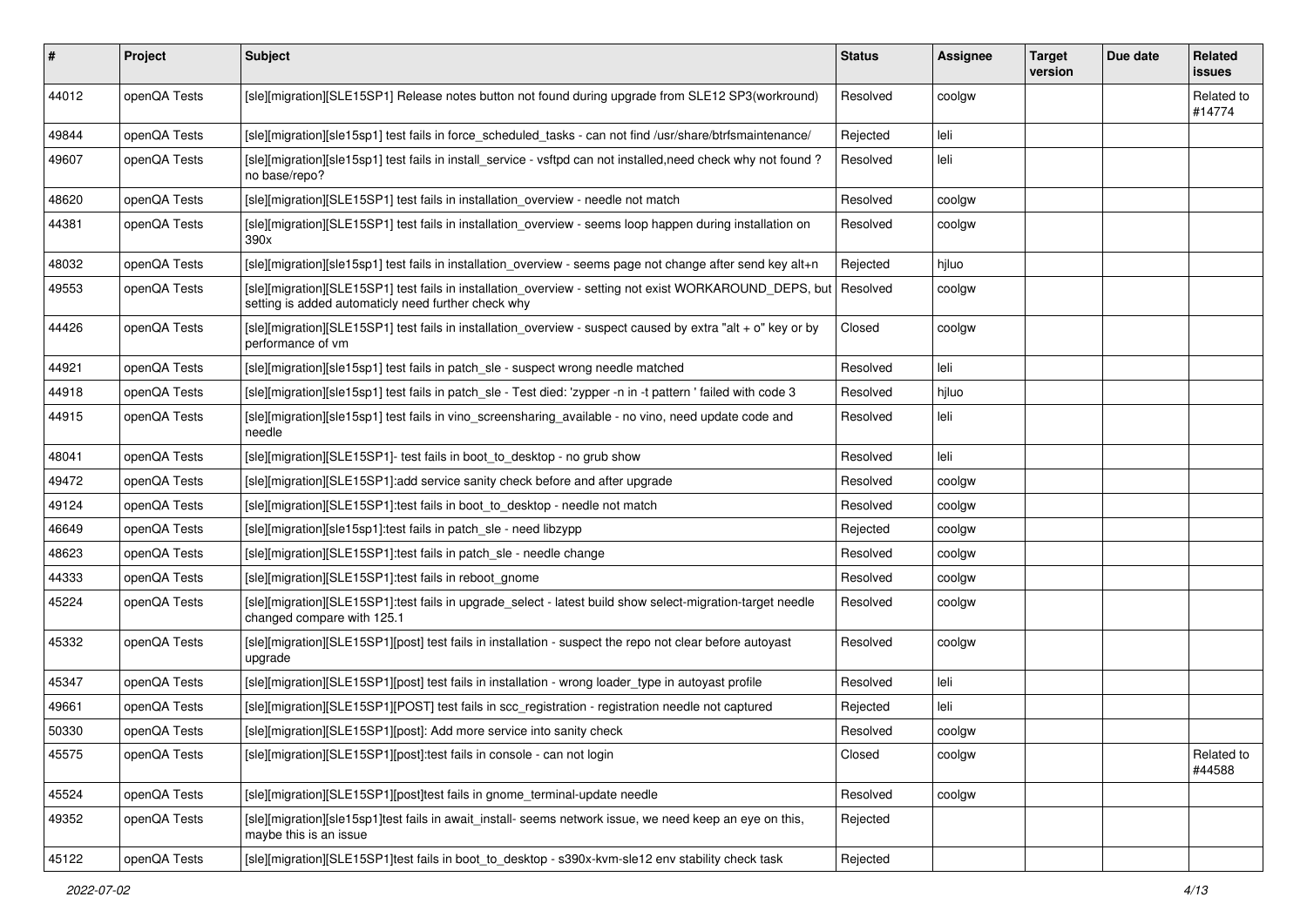| #     | Project      | <b>Subject</b>                                                                                                                                        | <b>Status</b> | <b>Assignee</b> | <b>Target</b><br>version | Due date | <b>Related</b><br>issues  |
|-------|--------------|-------------------------------------------------------------------------------------------------------------------------------------------------------|---------------|-----------------|--------------------------|----------|---------------------------|
| 44672 | openQA Tests | [sle][migration][SLE15SP1]test fails in bootloader_zkvm#1 - ftp server file not exist                                                                 | Resolved      |                 |                          |          |                           |
| 45095 | openQA Tests | [sle][migration][SLE15SP1]test fails in clone - afteryast2 --"autoyast2 need install" msg pop up after "yast2<br>--ncurses clone_system" command      | Resolved      | leli            |                          |          |                           |
| 44258 | openQA Tests | [sle][migration][SLE15SP1]test fails in consoletest_finish                                                                                            | Resolved      | coolgw          |                          |          |                           |
| 49604 | openQA Tests | [sle][migration][SLE15SP1]test fails in disable grub timeout- needle not match, but also need check why<br>progress bar not ready, need more timeout? | Rejected      |                 |                          |          |                           |
| 44378 | openQA Tests | [sle][migration][SLE15SP1]test fails in firefox                                                                                                       | Resolved      | coolgw          |                          |          |                           |
| 49343 | openQA Tests | [sle][migration][sle15sp1]test fails in force scheduled tasks-connection timeout on systemctl list-uints                                              | Rejected      | leli            |                          |          |                           |
| 46577 | openQA Tests | [sle][migration][sle15sp1]test fails in grub test snapshot - grub not show after reboot                                                               | Resolved      | leli            |                          |          |                           |
| 48026 | openQA Tests | [sle][migration][sle15sp1]test fails in grub_test_snapshot - needle need update                                                                       | Resolved      | tinawang123     |                          |          |                           |
| 49340 | openQA Tests | [sle][migration][sle15sp1]test fails in grub test snapshot- can not match boot-menu-snapshot on aarch64                                               | Resolved      | tinawang123     |                          |          |                           |
| 49337 | openQA Tests | [sle][migration][SLE15SP1]test fails in grub_test- seem grub pic not captured by test script                                                          | Rejected      | leli            |                          |          |                           |
| 48263 | openQA Tests | [sle][migration][SLE15SP1]test fails in installation - needle can not match- suspect caused by conflict of<br>phub                                    | Resolved      | hiluo           |                          |          |                           |
| 49559 | openQA Tests | [sle][migration][SLE15SP1]test fails in installation - openga script seems not handle confilict?                                                      | Resolved      | hiluo           |                          |          |                           |
| 48266 | openQA Tests | [sle][migration][SLE15SP1]test fails in installation_overview- seems alt-o double sent?                                                               | Resolved      | tinawang123     |                          |          | <b>Blocks</b><br>#48629   |
| 49613 | openQA Tests | [sle][migration][sle15sp1]test fails in keymap or locale - needle cleared console need to be updated                                                  | Resolved      | leli            |                          |          |                           |
| 46433 | openQA Tests | [sle][migration][sle15sp1]test fails in keymap_or_locale - xterm not start                                                                            | Rejected      | leli            |                          |          | Related to<br>#46532      |
| 46070 | openQA Tests | [sle][migration][SLE15SP1]test fails in ooffice - open office timeout?                                                                                | Resolved      | hiluo           |                          |          |                           |
| 45233 | openQA Tests | [sle][migration][SLE15SP1]test fails in patch sle - "tty2-selected " not show after mouse action, further<br>investigation needed                     | Rejected      | hiluo           |                          |          |                           |
| 44666 | openQA Tests | [sle][migration][SLE15SP1]test fails in patch sle - gpasswd: can not lock/etc/group                                                                   | Closed        | coolgw          |                          |          |                           |
| 48272 | openQA Tests | [sle][migration][SLE15SP1]test fails in patch_sle - need more time to wait refresh repo                                                               | Rejected      | coolgw          |                          |          |                           |
| 44669 | openQA Tests | [sle][migration][SLE15SP1]test fails in patch sle - suspect the timeout of checking install summary need<br>change                                    | Resolved      | coolgw          |                          |          |                           |
| 48269 | openQA Tests | [sle][migration][SLE15SP1]test fails in patch sle-timeout in minimal patch system function also need<br>update                                        | Resolved      | coolgw          |                          |          |                           |
| 49847 | openQA Tests | [sle][migration][sle15sp1]test fails in prepare system for update tests - pkcon not exist                                                             | Resolved      | tinawang123     |                          |          |                           |
| 44678 | openQA Tests | [sle][migration][SLE15SP1]test fails in puppet - yes or no msg pop up during zypper se puppet lead script<br>timeout                                  | Resolved      | coolgw          |                          |          |                           |
| 48284 | openQA Tests | [sle][migration][SLE15SP1]test fails in reboot_after_installation - Backend process died                                                              | Rejected      |                 |                          |          | Is duplicate<br>of #48260 |
| 46568 | openQA Tests | [sle][migration][sle15sp1]test fails in reboot_gnome - sled need authentication step                                                                  | Rejected      |                 |                          |          |                           |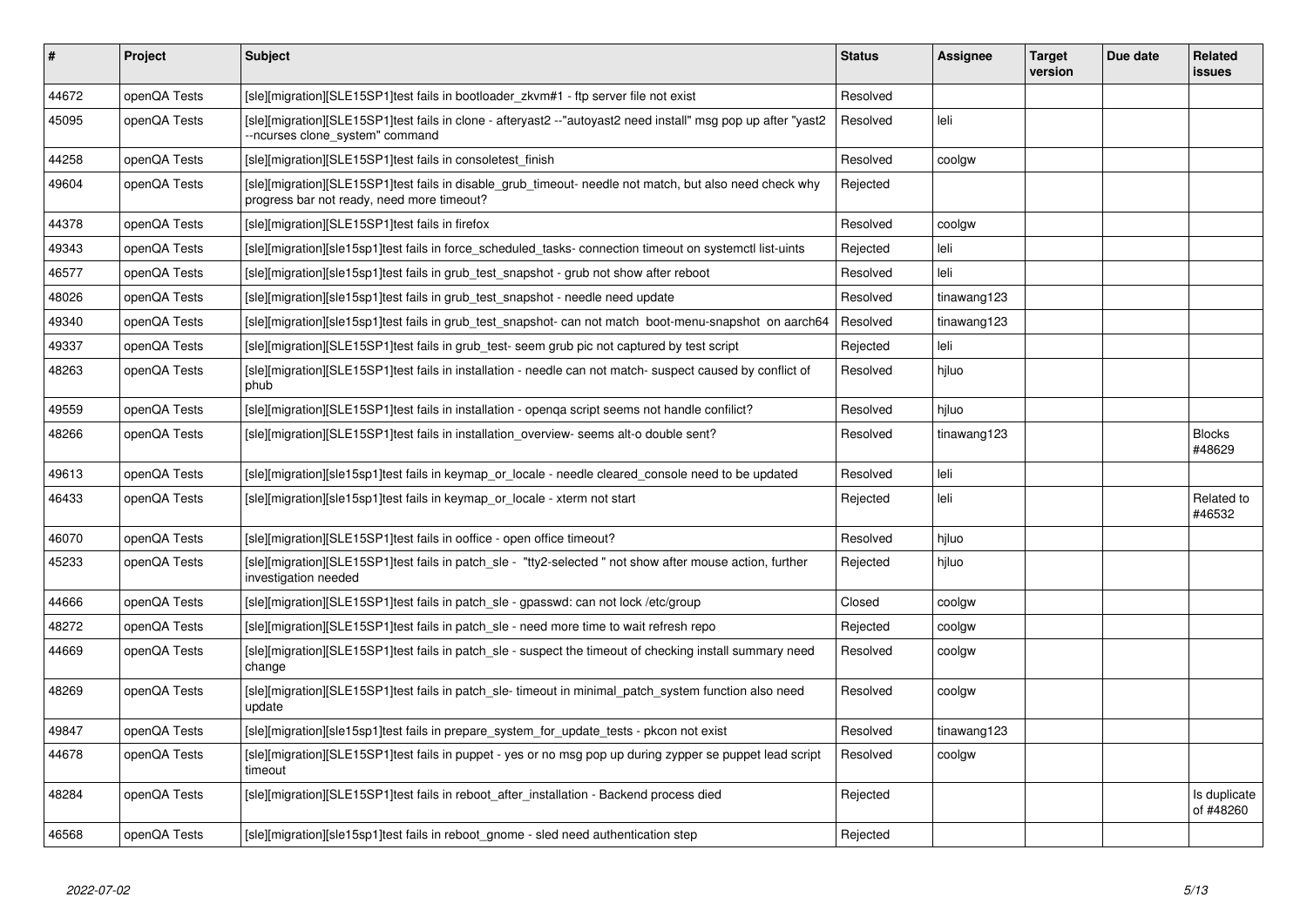| #     | Project      | <b>Subject</b>                                                                                                                                      | <b>Status</b> | <b>Assignee</b> | <b>Target</b><br>version | Due date | <b>Related</b><br><b>issues</b> |
|-------|--------------|-----------------------------------------------------------------------------------------------------------------------------------------------------|---------------|-----------------|--------------------------|----------|---------------------------------|
| 45125 | openQA Tests | [sle][migration][SLE15SP1]test fails in reboot_to_upgrade - syswrite failed Broken pipe - need check<br>ppc64le env?                                | Resolved      | hiluo           |                          |          |                                 |
| 45110 | openQA Tests | [sle][migration][SLE15SP1]test fails in scc_registration - no candidate needle? need further investigation                                          | Resolved      | leli            |                          |          |                                 |
| 44279 | openQA Tests | [sle][migration][SLE15SP1]test fails in snapper_rollback                                                                                            | Resolved      | ZejinXu         |                          |          |                                 |
| 46439 | openQA Tests | [sle][migration][SLE15SP1]test fails in snapper_rollback- can not boot into readonly snapshot                                                       | Rejected      | leli            |                          |          |                                 |
| 46574 | openQA Tests | [sle][migration][sle15sp1]test fails in sshd -Login incorrect                                                                                       | Rejected      | hjluo           |                          |          |                                 |
| 48365 | openQA Tests | [sle][migration][SLE15SP1]test fails in upgrade select - update needle?                                                                             | Resolved      | coolgw          |                          |          |                                 |
| 45119 | openQA Tests | [sle][migration][SLE15SP1]test fails in upgrade_snapshots - snapper list need more time to finish                                                   | Resolved      | leli            |                          |          |                                 |
| 48287 | openQA Tests | [sle][migration][SLE15SP1]test fails in welcome - seems alt-a not send in code                                                                      | Resolved      | leli            |                          |          |                                 |
| 45098 | openQA Tests | [sle][migration][SLE15SP1]test fails in wireshark - unexpect "bad checksum" msg window popup                                                        | Resolved      | hjluo           |                          |          |                                 |
| 45227 | openQA Tests | [sle][migration][SLE15SP1]test fails in yast2_lan - layout change on " yast2_lan-hostname-tab" compare<br>with 125.1                                | Resolved      | coolgw          |                          |          |                                 |
| 44972 | openQA Tests | [sle][migration][sle15sp1]test fails in yast2_migration - no migration product found                                                                | Closed        | coolgw          |                          |          |                                 |
| 45113 | openQA Tests | [sle][migration][SLE15SP1]test fails in yast2_snapper - no candidate needle with tag(s) 'desktop-runner'                                            | Resolved      | coolgw          |                          |          |                                 |
| 45107 | openQA Tests | [sle][migration][SLE15SP1]test fails in yast2_snapper - yast2_snapper-new_snapshot not match                                                        | Resolved      | tinawang123     |                          |          |                                 |
| 44927 | openQA Tests | [sle][migration][sle15sp1]test fails in zypper_in - 'zypper -n in screen x3270' failed with code 104                                                | Resolved      | ZejinXu         |                          |          |                                 |
| 63187 | openQA Tests | [SLE][Migration][SLE15SP2] Ltest fails in upgrade_select - prepare phase need de-register for zvm 390<br>case                                       | Resolved      | tinawang123     |                          |          |                                 |
| 60221 | openQA Tests | [sle][Migration][SLE15SP2] Auto trigger script change (remove ISO from auto trigger scripte)                                                        | Resolved      | coolgw          |                          |          |                                 |
| 66832 | openQA Tests | [SLE][Migration][SLE15SP2] new case for scc check for hpc migration group                                                                           | Resolved      | coolgw          |                          |          |                                 |
| 65061 | openQA Tests | [SLE][Migration][SLE15SP2] publish qcow for Bug 1166042 - just for tracking this task since this issue not<br>100% reproduce, maybe need more run   | Resolved      | coolgw          |                          |          |                                 |
| 68020 | openQA Tests | [SLE][Migration][SLE15SP2] setting SLE PRODUCT=sle hpc lead all arm hpc migration case failed                                                       | Rejected      | tinawang123     |                          |          |                                 |
| 68074 | openQA Tests | [SLE][Migration][SLE15SP2] test fails in boot_to_desktop - system not enter tianocore-mainmenu page                                                 | Rejected      | coolgw          |                          |          |                                 |
| 67150 | openQA Tests | [SLE][Migration][SLE15SP2] test fails in patch_sle - time not enough?                                                                               | Rejected      | coolgw          |                          |          |                                 |
| 68071 | openQA Tests | [SLE][Migration][SLE15SP2] test fails in system prepare - grep sle hpc instead of hpc                                                               | Resolved      | tinawang123     |                          |          |                                 |
| 63784 | openQA Tests | [SLE][Migration][SLE15SP2]: auto trigger for hpc migration test case                                                                                | Resolved      | coolgw          |                          |          |                                 |
| 62966 | openQA Tests | [SLE][Migration][SLE15SP2]: test fails in installation - read autoyast configuration file error - invalid value<br>"grub" for attribute loader type | Resolved      | coolgw          |                          |          |                                 |
| 62981 | openQA Tests | [SLE][Migration][SLE15SP2]: test fails in upgrade_select - need add keep register setting (this ticket just<br>used for keep track this)            | Resolved      | coolgw          |                          |          |                                 |
| 60851 | openQA Tests | [sle][Migration][SLE15SP2]:investigate on s390 11sp4 automation                                                                                     | Resolved      | coolgw          |                          |          |                                 |
| 63757 | openQA Tests | [SLE][Migration][SLE15SP2]:test fails in addon_products_sle - base module automaticly be selected after<br>desktop module select lead case failed   | Resolved      | coolgw          |                          |          |                                 |
| 62969 | openQA Tests | [SLE][Migration][SLE15SP2]:test fails in installation - system not reboot automaticly                                                               | Resolved      | coolgw          |                          |          |                                 |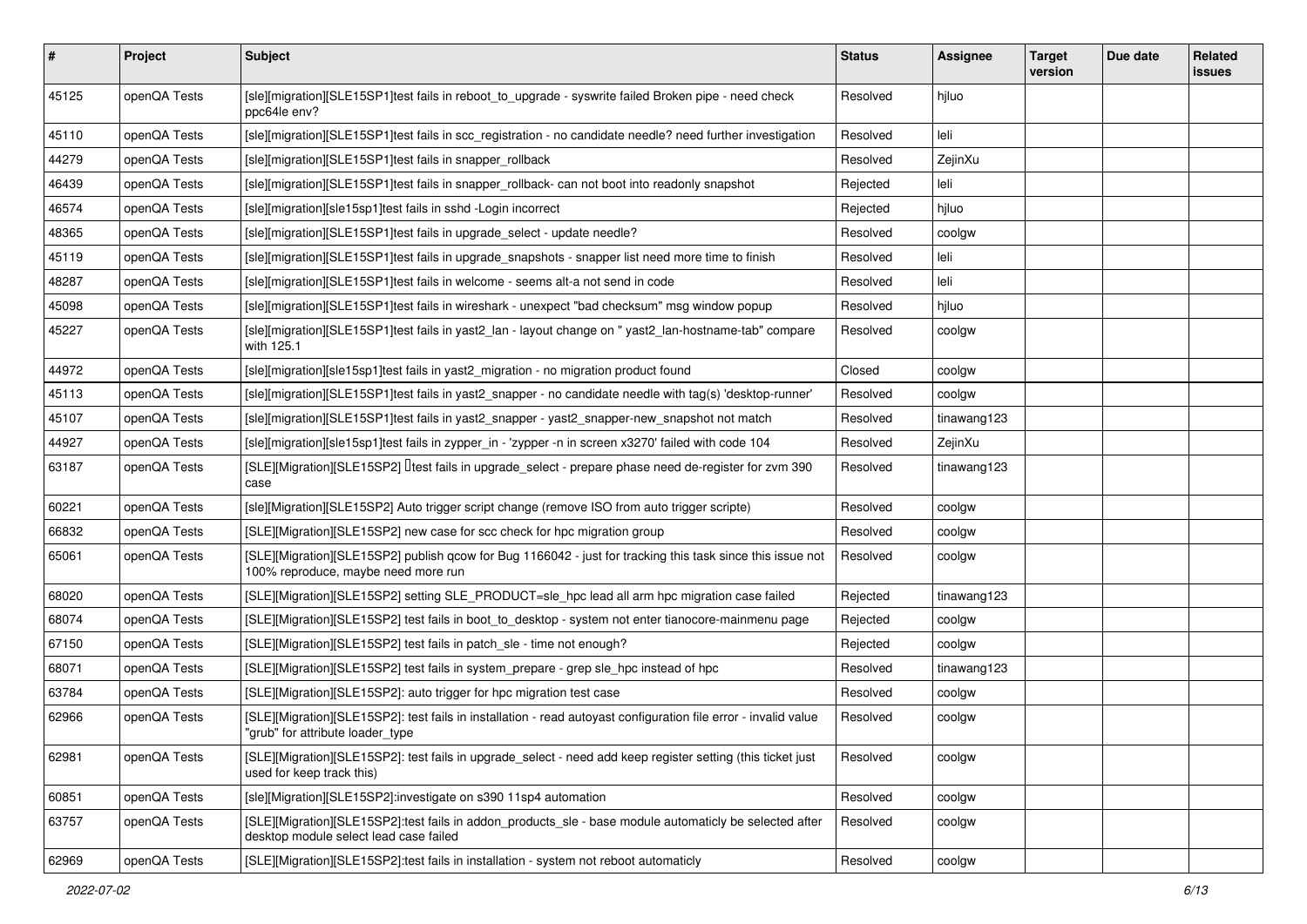| #     | Project      | Subject                                                                                                                                    | <b>Status</b> | <b>Assignee</b> | <b>Target</b><br>version | Due date | Related<br><b>issues</b> |
|-------|--------------|--------------------------------------------------------------------------------------------------------------------------------------------|---------------|-----------------|--------------------------|----------|--------------------------|
| 62261 | openQA Tests | [sle][Migration][SLE15SP2]:test fails in scc_registration - need special handle for zvm 11sp4                                              | Resolved      | leli            |                          |          |                          |
| 62987 | openQA Tests | [SLE][Migration][SLE15SP2]:test fails in upgrade_select - need further check why expect license here                                       | Resolved      | coolgw          |                          |          |                          |
| 66244 | openQA Tests | [SLE][Migration][SLE15SP2][Milestone]test fails in installation - stall detect                                                             | Rejected      | tinawang123     |                          |          |                          |
| 63961 | openQA Tests | [SLE][Migration][SLE15SP2][Regression] test fails in check_upgraded_service - apparmor error                                               | Resolved      | hiluo           |                          |          |                          |
| 65546 | openQA Tests | [SLE][Migration][SLE15SP2][Regression] test fails in first_boot - stall detect during first boot two cases<br>happen this issue            | Resolved      | leli            |                          |          |                          |
| 66958 | openQA Tests | [SLE][Migration][SLE15SP2][Regression] test fails in grub_test_snapshot - needle need update using for<br>tracking                         | Resolved      | coolgw          |                          |          |                          |
| 66961 | openQA Tests | [SLE][Migration][SLE15SP2][Regression] test fails in zypper_lifecycle - timeout, need further investigation                                | Resolved      | hjluo           |                          |          |                          |
| 66940 | openQA Tests | [SLE][Migration][SLE15SP2][Regression] <sup>[]</sup> test fails in consoletest_setup- maybe needle need change                             | Resolved      | coolgw          |                          |          |                          |
| 64054 | openQA Tests | [SLE][Migration][SLE15SP2][regression]:test fails in yast2_migration - needle update(used for tracking<br>rerun result)                    | Resolved      | coolgw          |                          |          |                          |
| 64033 | openQA Tests | [SLE][Migration][SLE15SP2][Regression]test fails in check_upgraded_service - cups                                                          | Resolved      | coolgw          |                          |          |                          |
| 65543 | openQA Tests | [SLE][Migration][SLE15SP2][Regression]test fails in check_upgraded_service - lot of service is disabled<br>after migration                 | Rejected      | coolgw          |                          |          |                          |
| 64502 | openQA Tests | [SLE][Migration][SLE15SP2][Regression]test fails in check_upgraded_service- apparmor lead all service<br>check failed?                     | Rejected      | hjluo           |                          |          |                          |
| 64896 | openQA Tests | [SLE][Migration][SLE15SP2][Regression]test fails in consoletest_finish                                                                     | Resolved      | coolgw          |                          |          | Related to<br>#64812     |
| 64036 | openQA Tests | [SLE][Migration][SLE15SP2][regression]test fails in eog /wireshark/ooffice/oomath etc. - this should caused<br>by UI change                | Resolved      | tinawang123     |                          |          |                          |
| 65741 | openQA Tests | [SLE][Migration][SLE15SP2][Regression]test fails in ghostscript - needle need update (maybe one more<br>needle) for tracking               | Rejected      | leli            |                          |          |                          |
| 65744 | openQA Tests | [SLE][Migration][SLE15SP2][Regression]test fails in install_service - kdump & yastnfs need more time?                                      | Rejected      | hiluo           |                          |          |                          |
| 65540 | openQA Tests | [SLE][Migration][SLE15SP2][Regression]test fails in install_service - need more time for wait yast2nfs                                     | Rejected      | tinawang123     |                          |          |                          |
| 63901 | openQA Tests | [SLE][Migration][SLE15SP2][regression]test fails in patch_sle - zypper patch timeout                                                       | Resolved      | coolgw          |                          |          |                          |
| 65855 | openQA Tests | [SLE][Migration][SLE15SP2][regression]test fails in prepare_test_data - cpio command timeout? / rm test<br>command timeout?                | Rejected      | tinawang123     |                          |          |                          |
| 63907 | openQA Tests | [SLE][Migration][SLE15SP2][regression]test fails in snapper_rollback - snapper rollback command timeout                                    | Rejected      | hjluo           |                          |          |                          |
| 63898 | openQA Tests | [SLE][Migration][SLE15SP2][regression]test fails in supportutils - suspect timeout not enough                                              | Resolved      | coolgw          |                          |          |                          |
| 64057 | openQA Tests | [SLE][Migration][SLE15SP2][regression]test fails in yast2_migration - need more time for loading package<br>manager                        | Resolved      | coolgw          |                          |          |                          |
| 63160 | openQA Tests | [SLE][Migration][SLE15SP2]test fails in addon_products_sle - insert addon productor dvd msg pop<br>up(maybe need adapt script or setting?) | Resolved      | coolgw          |                          |          |                          |
| 65483 | openQA Tests | [SLE][Migration][SLE15SP2]test fails in await_install - need increase disk size for qcow2 file                                             | Resolved      | leli            |                          |          |                          |
| 67564 | openQA Tests | [SLE][Migration][SLE15SP2]test fails in await install - need increase the timeout value                                                    | Resolved      | leli            |                          |          |                          |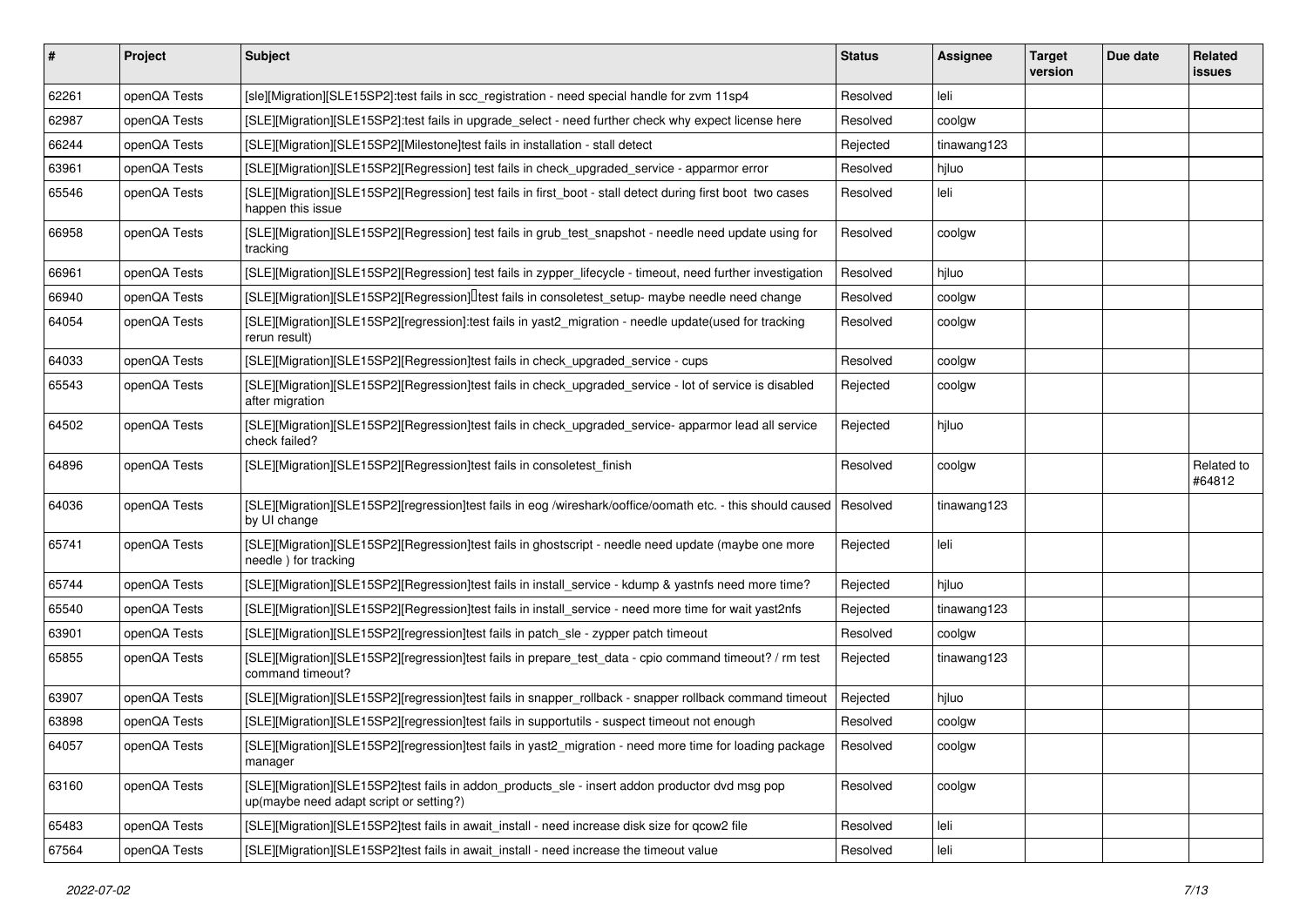| #     | Project      | <b>Subject</b>                                                                                                                                          | <b>Status</b> | Assignee    | <b>Target</b><br>version | Due date | Related<br><b>issues</b> |
|-------|--------------|---------------------------------------------------------------------------------------------------------------------------------------------------------|---------------|-------------|--------------------------|----------|--------------------------|
| 67102 | openQA Tests | [SLE][Migration][SLE15SP2]test fails in bootloader - maybe need more time to wait boot?                                                                 | Resolved      | leli        |                          |          |                          |
| 67096 | openQA Tests | [SLE][Migration][SLE15SP2]test fails in bootloader - timeout for match screen                                                                           | Resolved      | leli        |                          |          |                          |
| 63763 | openQA Tests | [SLE][Migration][SLE15SP2]test fails in bootloader_zkvm#1 - Backend process died lead job incomplete                                                    | Rejected      | leli        |                          |          |                          |
| 63940 | openQA Tests | [SLE][Migration][SLE15SP2]test fails in disk_activation - remove workround                                                                              | Resolved      | coolgw      |                          |          |                          |
| 65465 | openQA Tests | [SLE][Migration][SLE15SP2]test fails in first_boot - performance issue?                                                                                 | Rejected      |             |                          |          |                          |
| 67522 | openQA Tests | [SLE][Migration][SLE15SP2]test fails in grub_test - needle not match?                                                                                   | Resolved      | coolgw      |                          |          |                          |
| 64015 | openQA Tests | [SLE][Migration][SLE15SP2]test fails in grub test snapshot - hpc and migration test case new fail                                                       | Resolved      | hjluo       |                          |          |                          |
| 66760 | openQA Tests | [SLE][Migration][SLE15SP2]test fails in patch sle - should trigger failed when encounter conflict                                                       | Resolved      | coolgw      |                          |          |                          |
| 66823 | openQA Tests | [SLE][Migration][SLE15SP2]test fails in patch_sle - smt/rmt maintain                                                                                    | Resolved      | zoecao      |                          |          |                          |
| 65498 | openQA Tests | [SLE][Migration][SLE15SP2]test fails in register_without_ltss - setting need change                                                                     | Resolved      | leli        |                          |          |                          |
| 62258 | openQA Tests | [sle][Migration][SLE15SP2]test fails in scc_registration - handle licence agree page for 11sp4                                                          | Resolved      | leli        |                          |          |                          |
| 67570 | openQA Tests | [SLE][Migration][SLE15SP2]test fails in snapper_rollback - not match the generic-desktop in time after<br>reboot                                        | Rejected      | leli        |                          |          |                          |
| 63811 | openQA Tests | [sle][Migration][SLE15SP2]test fails in upgrade_select - alt-a can not take effect?                                                                     | Resolved      | coolgw      |                          |          |                          |
| 65510 | openQA Tests | [SLE][Migration][SLE15SP2]test fails in upgrade_select - no migration found need further check                                                          | Rejected      | coolgw      |                          |          |                          |
| 64887 | openQA Tests | [SLE][Migration][SLE15SP2]test fails in xterm-needle change just using this for tracking(maybe still need<br>further needle update)                     | Resolved      | coolgw      |                          |          |                          |
| 65495 | openQA Tests | [SLE][Migration][SLE15SP2]test fails in yast2_migration - maybe correct needle needed                                                                   | Resolved      | leli        |                          |          |                          |
| 62276 | openQA Tests | [SLE][Migration][SLE15SP2]test fails in yast2_migration - no candidate needle with tag(s) 'displaymanager'<br>matched                                   | Resolved      | coolgw      |                          |          |                          |
| 66829 | openQA Tests | [SLE][Migration][SLE15SP2]test fails in yast2_migration - summary not show?                                                                             | Resolved      | coolgw      |                          |          |                          |
| 66265 | openQA Tests | [SLE][Migration][SLE15SP2]test fails in zypper_migration - confilict happen but no error popup in openqa                                                | Resolved      | leli        |                          |          |                          |
| 65507 | openQA Tests | [SLE][Migration][SLE15SP2]test fails in zypper_migration - no migration target found, need further check                                                | Rejected      | coolgw      |                          |          |                          |
| 65651 | openQA Tests | [SLE][Migration][SLE15SP2]test fails in zypper_migration - space is not enough, i suspect the partition for<br>install is full - disk space already 30G | Resolved      | leli        |                          |          |                          |
| 92653 | openQA Tests | [SLE][Migration][SLE15SP3] - add pre system check during migration                                                                                      | Resolved      | tinawang123 |                          |          |                          |
| 69955 | openQA Tests | [sle][migration][SLE15SP3] Add11sp4 KDE test case                                                                                                       | Resolved      | leli        |                          |          |                          |
| 68275 | openQA Tests | [SLE][Migration][SLE15SP3] automation for https://jira.suse.com/browse/ECO-1251?filter=51381                                                            | Resolved      | zoecao      |                          |          |                          |
| 71587 | openQA Tests | [sle][migration][SLE15SP3] Automation for https://jira.suse.com/browse/SLE-8608                                                                         | Resolved      | tinawang123 |                          |          |                          |
| 69190 | openQA Tests | [sle][Migration][SLE15SP3] Automation HPC test case for aarch64                                                                                         | Resolved      | hjluo       |                          |          |                          |
| 69193 | openQA Tests | [sle][Migration][SLE15SP3] Automation HPC test case for x86                                                                                             | Resolved      | zoecao      |                          |          |                          |
| 73444 | openQA Tests | [sle][migration][SLE15SP3] Check 15sp2 hpc patterns for system role (Id mode)                                                                           | Resolved      | zoecao      |                          |          |                          |
| 73441 | openQA Tests | [sle][migration][SLE15SP3] Check 15sp2 hpc patterns for system role (ms mode)                                                                           | Resolved      | hjluo       |                          |          |                          |
| 73438 | openQA Tests | [sle][migration][SLE15SP3] Check 15sp2 hpc patterns for system role (text mode)                                                                         | Resolved      | leli        |                          |          |                          |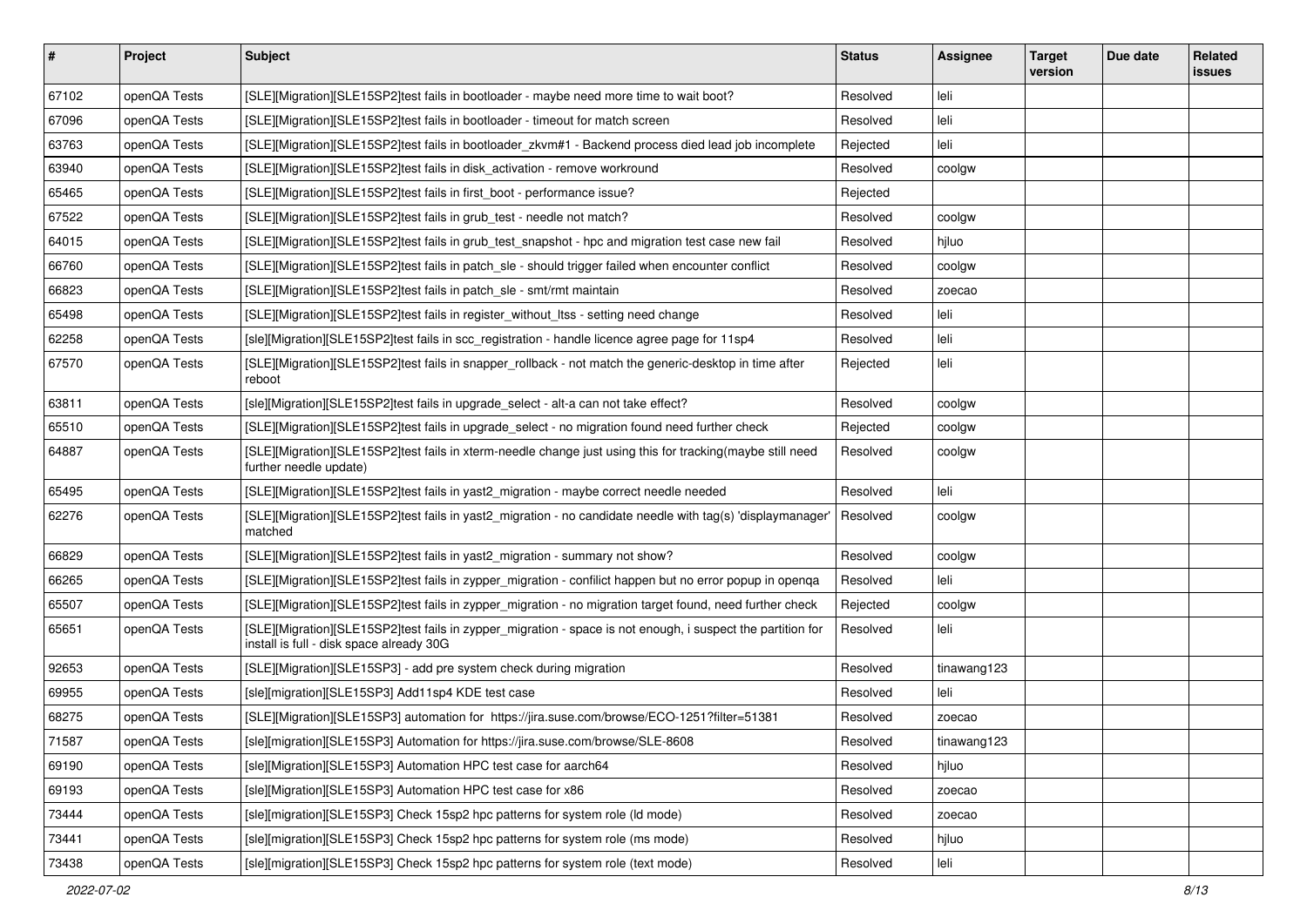| $\vert$ # | Project      | <b>Subject</b>                                                                                               | <b>Status</b> | <b>Assignee</b> | <b>Target</b><br>version | Due date | Related<br><b>issues</b> |
|-----------|--------------|--------------------------------------------------------------------------------------------------------------|---------------|-----------------|--------------------------|----------|--------------------------|
| 80652     | openQA Tests | [sle][migration][SLE15SP3] continuous upgrade for 390                                                        | Resolved      | leli            |                          |          |                          |
| 80654     | openQA Tests | [sle][migration][SLE15SP3] continuous upgrade for aarch                                                      | Resolved      | hjluo           |                          |          |                          |
| 80650     | openQA Tests | [sle][migration][SLE15SP3] continuous upgrade for power                                                      | Resolved      | tinawang123     |                          |          |                          |
| 80648     | openQA Tests | [sle][migration][SLE15SP3] continuous upgrade for x86                                                        | Resolved      | zoecao          |                          |          |                          |
| 90464     | openQA Tests | [sle][migration][sle15sp3] integrate tests/migration/openIdap_to_389ds.pm into regression test group         | Resolved      | tinawang123     |                          |          |                          |
| 71938     | openQA Tests | [sle][migration][SLE15SP3] investigation on diff online /offline rollback                                    | Resolved      | leli            |                          |          |                          |
| 81352     | openQA Tests | [sle][migration][SLE15SP3] investigation on jira https://jira.suse.com/browse/SLE-11501                      | Resolved      | coolgw          |                          |          |                          |
| 72067     | openQA Tests | [sle][migration][SLE15SP3] investigation on remove hdd not boot up workround for aarch64 &<br>BOOT_HDD_IMAGE | Rejected      | coolgw          |                          |          |                          |
| 69697     | openQA Tests | [sle][migration][SLE15SP3] investigation on uefi x86 migration case                                          | Resolved      | tinawang123     |                          |          |                          |
| 54380     | openQA Tests | [sle][migration][SLE15SP3] investigation service check on migration path from sle11sp4 -> is_sle(>11sp4)     | Resolved      | hjluo           |                          |          |                          |
| 71941     | openQA Tests | [sle][migration][SLE15SP3] leap->sle group work                                                              | Resolved      | hjluo           |                          |          |                          |
| 70438     | openQA Tests | [sle][migration][SLE15SP3] maintain RMT server issue                                                         | Resolved      | zoecao          |                          |          |                          |
| 68609     | openQA Tests | [sle][migration][SLE15SP3] Migration from Leap15.2 to SLE15SP2 with zypper                                   | Resolved      | hjluo           |                          |          |                          |
| 81292     | openQA Tests | [sle][migration][SLE15SP3] multi machine check setup for Idap migration                                      | Resolved      | tinawang123     |                          |          |                          |
| 81718     | openQA Tests | [SLE][Migration][SLE15SP3] nvidia computer module added into regression group for arm                        | Resolved      | hjluo           |                          |          |                          |
| 69187     | openQA Tests | [SLE][Migration][SLE15SP3] Offline media upgrade case using Quarterly Update                                 | Rejected      | leli            |                          |          |                          |
| 75058     | openQA Tests | [sle][Migration][SLE15SP3] remove softfail record for bsc#1034541                                            | Resolved      | leli            |                          |          |                          |
| 93733     | openQA Tests | [sle][Migration][SLE15SP3] remove workaround bsc#1154156                                                     | Resolved      | coolgw          |                          |          |                          |
| 70195     | openQA Tests | [sle][migration][SLE15SP3] review hpc and 15sp2->15sp3 x86 job group                                         | Resolved      | coolgw          |                          |          |                          |
| 70477     | openQA Tests | [sle][Migration][SLE15SP3] review milestone, hpc daily / milestone                                           | Resolved      | zoecao          |                          |          |                          |
| 69958     | openQA Tests | [sle][migration][SLE15SP3] Service check for keyboard setting                                                | Resolved      | tinawang123     |                          |          |                          |
| 69961     | openQA Tests | [sle][migration][SLE15SP3] service check on Idap and Idap conf file                                          | Rejected      |                 |                          |          |                          |
| 71581     | openQA Tests | [sle][migration][SLE15SP3] test fails in patch_sle - solver test case not uploaded - post_fail_hook failed   | Rejected      | coolgw          |                          |          |                          |
| 71584     | openQA Tests | [sle][migration][SLE15SP3] we need add extra solver case upload for zypper_migration.pm                      | Resolved      | leli            |                          |          |                          |
| 70342     | openQA Tests | [sle][migration][SLE15SP3]: integrate change_password.pm into service check                                  | Resolved      | leli            |                          |          |                          |
| 76942     | openQA Tests | [SLE][Migration][sle15sp3]: HPC ESPOS migration investigation                                                | Resolved      | zoecao          |                          |          |                          |
| 76948     | openQA Tests | [SLE][Migration][sle15sp3]: hpc new test cases for aarch                                                     | Resolved      | hjluo           |                          |          |                          |
| 76945     | openQA Tests | [SLE][Migration][sle15sp3]: hpc new test cases for x86                                                       | Resolved      | zoecao          |                          |          |                          |
| 69298     | openQA Tests | [SLE][Migration][sle15sp3]: investigate 12sp3 qcow                                                           | Resolved      | leli            |                          |          |                          |
| 71284     | openQA Tests | [sle][migration][SLE15SP3]: investigate leap migration related topic                                         | Resolved      | coolgw          |                          |          |                          |
| 71281     | openQA Tests | [sle][migration][SLE15SP3]: setup new smt/rmt server                                                         | Resolved      | coolgw          |                          |          |                          |
| 90680     | openQA Tests | [sle][migration][sle15sp3]: tracking TW running status for Idap to ds389 tools                               | Resolved      | coolgw          |                          |          |                          |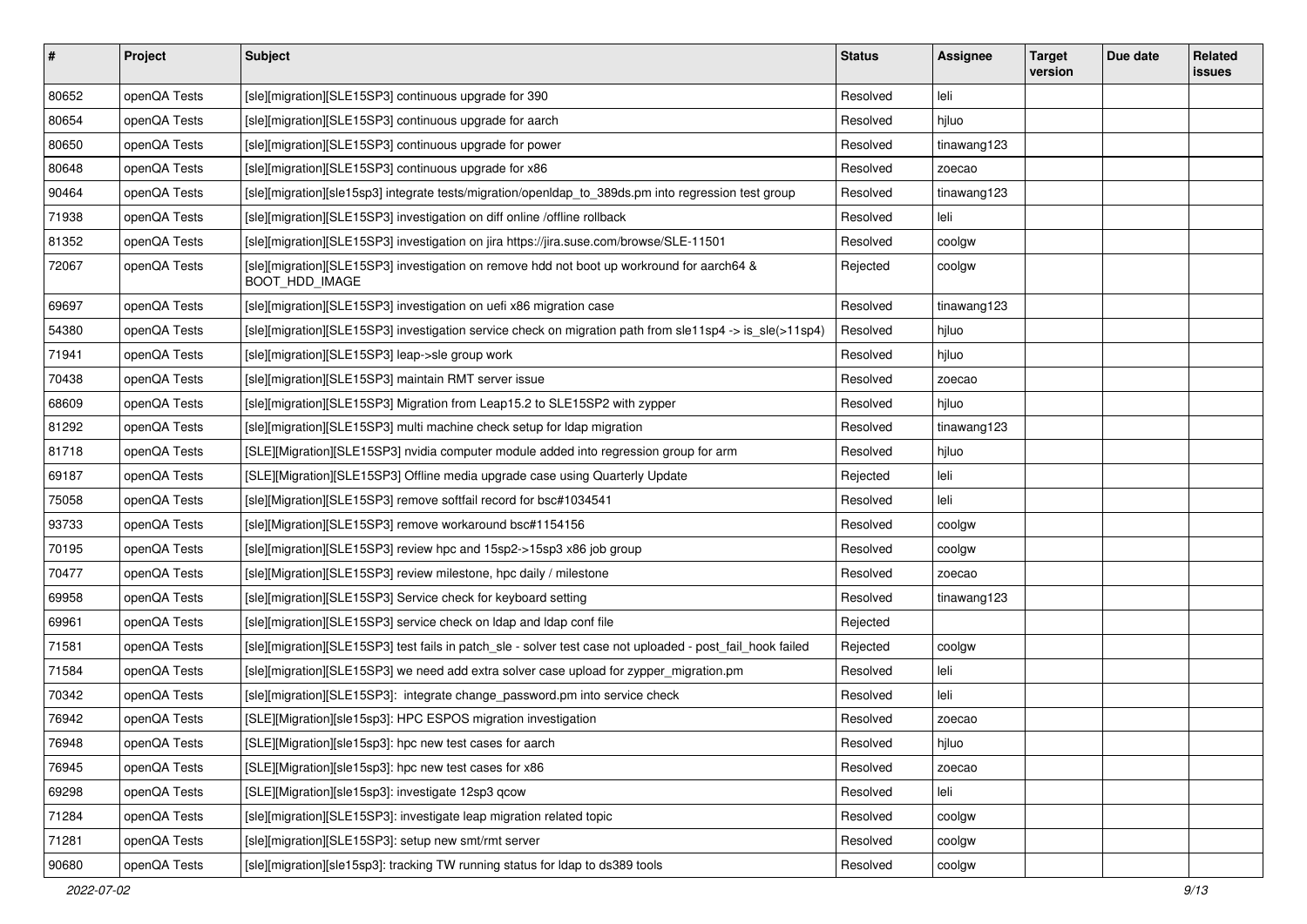| $\sharp$ | <b>Project</b> | <b>Subject</b>                                                                                                               | <b>Status</b> | <b>Assignee</b> | <b>Target</b><br>version | Due date | <b>Related</b><br><b>issues</b> |
|----------|----------------|------------------------------------------------------------------------------------------------------------------------------|---------------|-----------------|--------------------------|----------|---------------------------------|
| 70267    | openQA Tests   | [SLE][Migration][sle15sp3]:investigation on desktop related test                                                             | Resolved      | coolgw          |                          |          |                                 |
| 70198    | openQA Tests   | [SLE][Migration][sle15sp3]:test fails in patch_sle- we license handle not correct                                            | Rejected      | coolgw          |                          |          |                                 |
| 71290    | openQA Tests   | [SLE][Migration][SLE15SP3][Leap] automation debugging/test leap15.2.1->sle15.2                                               | Resolved      | hiluo           |                          |          |                                 |
| 71287    | openQA Tests   | [SLE][Migration][SLE15SP3][Leap] zdup automation on leap15.2->sle15.2                                                        | Resolved      | tinawang123     |                          |          |                                 |
| 81050    | openQA Tests   | [SLE][Migration][sle15sp3][Milestone]test fails in grub_test_snapshot - wait grub timeout                                    | Resolved      | coolgw          |                          |          |                                 |
| 81056    | openQA Tests   | [SLE][Migration][sle15sp3][Milestone]test fails in register system live moudle needle not match                              | Resolved      | coolgw          |                          |          |                                 |
| 90581    | openQA Tests   | [sle][migration][sle15sp3][regression] test fails in post_migration - no candidate needle with tag(s)<br>displaymanager      | Rejected      | hiluo           |                          |          | Related to<br>#93528            |
| 81032    | openQA Tests   | [SLE][Migration][SLE15SP3][Regression]test fails in gnome_terminal - needle need update                                      | Resolved      | coolgw          |                          |          |                                 |
| 80184    | openQA Tests   | [SLE][Migration][sle15sp3][Regression]test fails in reboot gnome(IO::Socket::INET: connect: Connection<br>timed out)         | Resolved      | leli            |                          |          |                                 |
| 81086    | openQA Tests   | [SLE][Migration][SLE15SP3]test fails in bootloader_uefi                                                                      | Resolved      | coolgw          |                          |          |                                 |
| 87770    | openQA Tests   | [SLE][Migration][sle15sp3]test fails in firewall_enabled                                                                     | Resolved      | hjluo           |                          |          |                                 |
| 73186    | openQA Tests   | [sle][migration][SLE15SP3]test fails in grub test snapshot - needle not match                                                | Resolved      | leli            |                          |          |                                 |
| 69598    | openQA Tests   | [sle][Migration][SLE15SP3]test fails in online_migration_setup - needle match on sles which need using<br>hpc needle         | Resolved      | coolgw          |                          |          |                                 |
| 69595    | openQA Tests   | [sle][migration][SLE15SP3]test fails in patch sle - Test died: 'zypper -n in -t pattern def' failed with code                | Resolved      | coolgw          |                          |          |                                 |
| 80190    | openQA Tests   | [SLE][Migration][sle15sp3]test fails in patch_sle(wait_serial expected: "GNU GRUB" failed)                                   | Closed        | coolgw          |                          |          |                                 |
| 90503    | openQA Tests   | [sle][migration][sle15sp3]test fails in post migration - need extend gcow for openga                                         | Rejected      | coolgw          |                          |          |                                 |
| 92650    | openQA Tests   | [SLE][Migration][SLE15SP4] - add uefi for leap->sle automation                                                               | Resolved      | tinawang123     |                          |          |                                 |
| 92620    | openQA Tests   | [SLE][Migration][SLE15SP4] Add license check in automation bsc#1185808                                                       | Resolved      | zoecao          |                          |          |                                 |
| 94123    | openQA Tests   | [sle][Migration][SLE15SP4] check needle issue which potential impact s390                                                    | Resolved      | coolgw          |                          |          |                                 |
| 94285    | openQA Tests   | [sle][Migration][SLE15SP4] check nest virtual test for service check                                                         | Resolved      | coolgw          |                          |          | Related to<br>#16618            |
| 94453    | openQA Tests   | [sle][migration][sle15sp4] do not need check susefirewall status after migration to 15spx from 11spx or<br>12spx             | Rejected      | hiluo           |                          |          |                                 |
| 90504    | openQA Tests   | [sle][migration][SLE15SP4] Idap-389 tools plugin test                                                                        | Resolved      | tinawang123     |                          |          |                                 |
| 103632   | openQA Tests   | [sle][migration][sle15sp4] no any zypper related log upload for zdup case                                                    | Resolved      | coolgw          |                          |          |                                 |
| 94390    | openQA Tests   | [sle][Migration][SLE15SP4] test fails in install service- user module failed                                                 | Resolved      | leli            |                          |          |                                 |
| 70540    | openQA Tests   | [sle][Migration][SLE15SP4] Using gitlab to control yaml file                                                                 | Resolved      | coolgw          |                          |          | Related to<br>#98132            |
| 107503   | openQA Tests   | [sle][migration][sle15sp4][Milestone]test fails in installation - installation timeout                                       | Rejected      | coolgw          |                          |          |                                 |
| 109413   | openQA Tests   | [sle][migration][sle15sp4][milestone]test fails in reconnect mgmt console - susefirewall seems not remove<br>after migration | Rejected      | coolgw          |                          |          |                                 |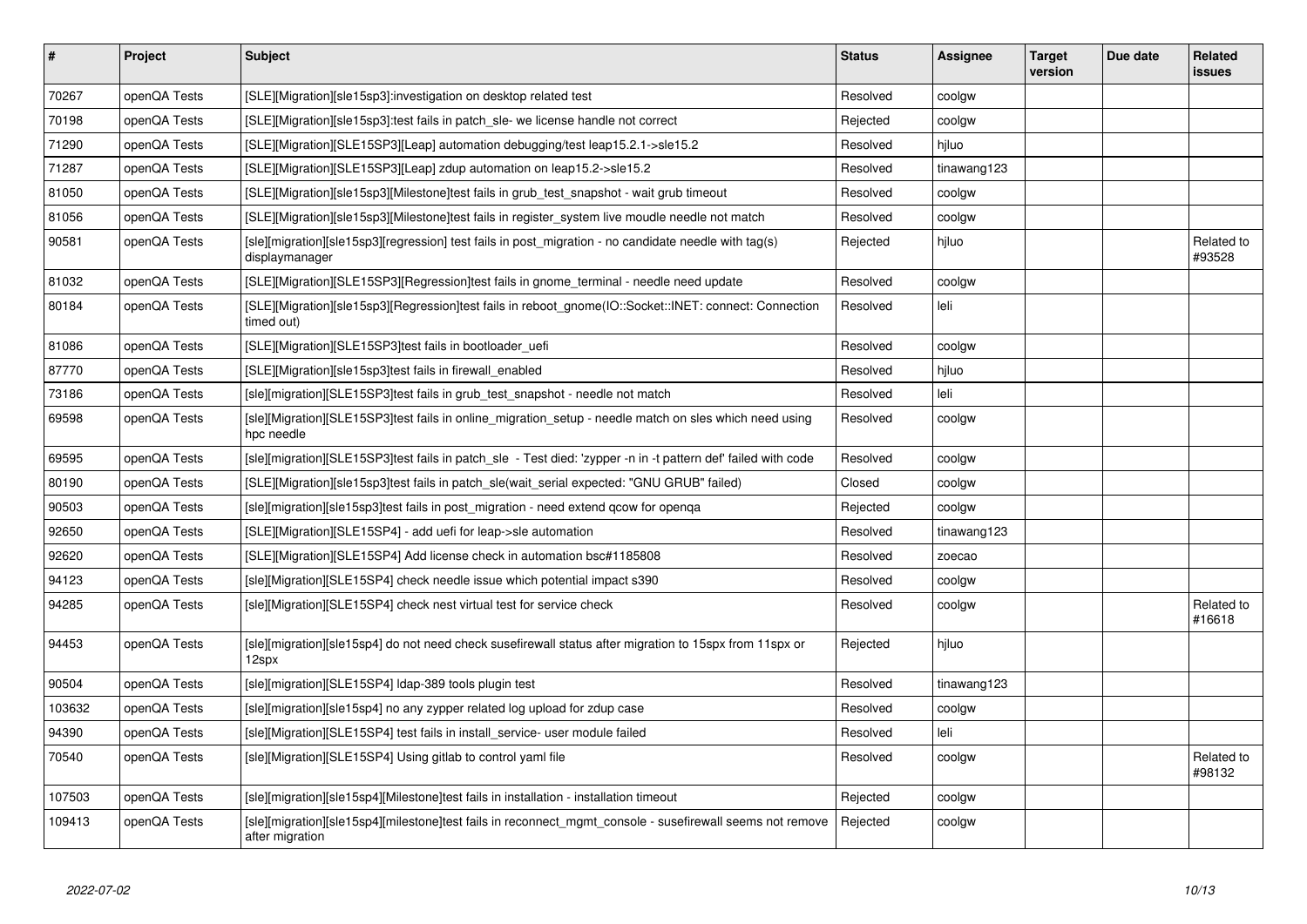| #      | Project      | <b>Subject</b>                                                                                                                                                           | <b>Status</b> | <b>Assignee</b> | <b>Target</b><br>version | Due date | <b>Related</b><br><b>issues</b> |
|--------|--------------|--------------------------------------------------------------------------------------------------------------------------------------------------------------------------|---------------|-----------------|--------------------------|----------|---------------------------------|
| 109367 | openQA Tests | [sle][migration][sle15sp4][milestone]test fails in zypper_migration - serial console seems can not receive<br>string such as "root"                                      | Rejected      | coolgw          |                          |          |                                 |
| 108305 | openQA Tests | [sle][migration][sle15sp4][Other]test fails in reconnect_mgmt_console - suspect firewall related issue on<br>vnc                                                         | In Progress   | coolgw          |                          |          |                                 |
| 108794 | openQA Tests | [sle][migration][sle15sp4][Other]test fails in system_prepare - need upload y2log in system_prepare<br>module                                                            | Resolved      | coolgw          |                          |          |                                 |
| 105091 | openQA Tests | [sle][migration][sle15sp4][Regression] Add health check log into openga                                                                                                  | Resolved      | coolgw          |                          |          |                                 |
| 104475 | openQA Tests | [sle][migration][sle15sp4][regression] integrate btrfsmaintenance test case into regression group                                                                        | Resolved      | coolgw          |                          |          |                                 |
| 104472 | openQA Tests | [sle][migration][sle15sp4][regression] integrate java test case into regression group                                                                                    | Resolved      | coolgw          |                          |          |                                 |
| 104166 | openQA Tests | [sle][migration][sle15sp4][regression] test fails in firefox - no candidate needle with tag(s) 'firefox_trackinfo,<br>firefox readerview window, firefox-launch' matched | Rejected      | coolgw          |                          |          |                                 |
| 105178 | openQA Tests | [sle][migration][sle15sp4][Regression] try remove software failed bsc#1192992                                                                                            | Resolved      | coolgw          |                          |          |                                 |
| 108638 | openQA Tests | [sle][migration][sle15sp4][Regression]-test fails in user_settings                                                                                                       | Resolved      | coolgw          |                          |          |                                 |
| 106092 | openQA Tests | [sle][migration][sle15sp4][Regression]test fails in await_install - need enlarge timeout of install                                                                      | Resolved      | coolgw          |                          |          |                                 |
| 106945 | openQA Tests | [sle][migration][sle15sp4][Regression]test fails in await_install - used to tracking upload issue(try using<br>branch get y2log)                                         | Resolved      | coolgw          |                          |          |                                 |
| 105103 | openQA Tests | [sle][migration][sle15sp4][Regression]test fails in check_system_info - zypper lr timeout                                                                                | Resolved      | coolgw          |                          |          |                                 |
| 106038 | openQA Tests | [sle][migration][sle15sp4][Regression]test fails in check_upgraded_service - images have not been<br>removed                                                             | Rejected      | leli            |                          |          |                                 |
| 105402 | openQA Tests | [sle][migration][sle15sp4][Regression]test fails in check_upgraded_service - userdel failed after logout                                                                 | Resolved      | leli            |                          |          |                                 |
| 106948 | openQA Tests | [sle][migration][sle15sp4][Regression]test fails in glxgears - su -c "bash" timeout                                                                                      | Resolved      | hjluo           |                          |          |                                 |
| 111183 | openQA Tests | [sle][migration][sle15sp4][regression]test fails in install_service-garbage after JSON object, at character<br>offset 15                                                 | Feedback      | leli            |                          |          |                                 |
| 104742 | openQA Tests | [sle][migration][sle15sp4][Regression]test fails in java - './test_java.sh' timed out                                                                                    | Resolved      | coolgw          |                          |          |                                 |
| 111218 | openQA Tests | [sle][migration][sle15sp4][regression]test fails in kdump_and_crash - need increase kdump memory                                                                         | Feedback      | coolgw          |                          |          |                                 |
| 111186 | openQA Tests | [sle][migration][sle15sp4][regression]test fails in orphaned_packages_check - strange string contain<br>during package check module                                      | Feedback      | coolgw          |                          |          |                                 |
| 105199 | openQA Tests | [sle][migration][sle15sp4][Regression]test fails in orphaned_packages_check - need further investigate                                                                   | Resolved      | leli            |                          |          |                                 |
| 109082 | openQA Tests | [sle][migration][sle15sp4][regression]test fails in patch_sle - systemctl stop packagekit timeout                                                                        | Rejected      | coolgw          |                          |          |                                 |
| 109079 | openQA Tests | [sle][migration][sle15sp4][regression]test fails in patch_sle - systemctl stop packagekit timeout                                                                        | Rejected      | tinawang123     |                          |          |                                 |
| 104998 | openQA Tests | [sle][migration][sle15sp4][Regression]test fails in patch_sle - timeout on SUSEConnect --de-register<br>--debug command                                                  | Resolved      | coolgw          |                          |          |                                 |
| 106050 | openQA Tests | [sle][migration][sle15sp4][Regression]test fails in prepare_test_data - dev/ttysclp0 permission deny                                                                     | Rejected      | coolgw          |                          |          |                                 |
| 108551 | openQA Tests | [sle][migration][sle15sp4][Regression]test fails in scc_registration - used to flag scc unstable issue in<br>migration group                                             | Rejected      |                 |                          |          |                                 |
| 105037 | openQA Tests | [sle][migration][sle15sp4][Regression]test fails in sshd- qcow need more size                                                                                            | Resolved      | leli            |                          |          |                                 |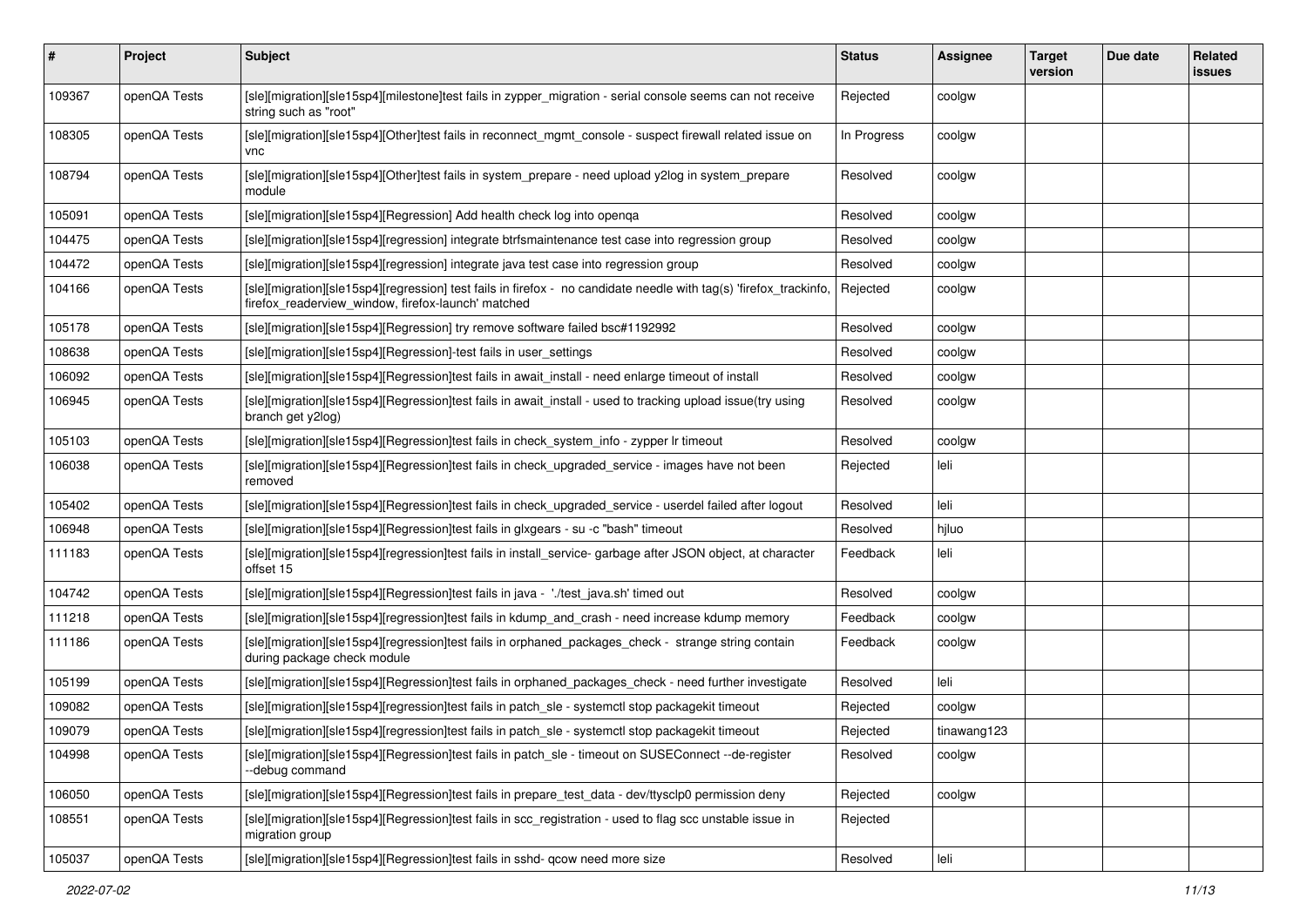| #      | Project        | <b>Subject</b>                                                                                                                                                   | <b>Status</b> | Assignee     | <b>Target</b><br>version | Due date | <b>Related</b><br>issues |
|--------|----------------|------------------------------------------------------------------------------------------------------------------------------------------------------------------|---------------|--------------|--------------------------|----------|--------------------------|
| 105313 | openQA Tests   | [sle][migration][sle15sp4][Regression]test fails in supportutils - timeout happen during support util test                                                       | Rejected      | coolgw       |                          |          |                          |
| 108049 | openQA Tests   | [sle][migration][sle15sp4][Regression]test fails in svirt_upload_assets - check why can not upload qcow,<br>error "file too big"                                 | Resolved      | coolgw       |                          |          |                          |
| 106954 | openQA Tests   | [sle][migration][sle15sp4][Regression]test fails in system_prepare - SUSEConnect -s   grep 15.4' timed out                                                       | Resolved      | leli         |                          |          |                          |
| 106951 | openQA Tests   | [sle][migration][sle15sp4][Regression]test fails in system_state - tar -jcv -f<br>/tmp/stats_during_installation.tar.bz2 /tmp/system_state timeout               | Resolved      | coolgw       |                          |          |                          |
| 106622 | openQA Tests   | [sle][migration][sle15sp4][regression]test fails in upgrade select - check why Itss failed during migration                                                      | Resolved      | coolgw       |                          |          |                          |
| 104329 | openQA Tests   | [sle][migration][sle15sp4][regression]test fails in yast2 lan- more time need wait for yast lan command                                                          | Resolved      | coolgw       |                          |          |                          |
| 108128 | openQA Tests   | [sle][migration][sle15sp4][Regression]test fails in zypper_in - install hello failed                                                                             | Rejected      | coolgw       |                          |          |                          |
| 106789 | openQA Tests   | [sle][migration][sle15sp4][Regression]y2log can not be uploaded caused by command 'find /* -name<br>*.rpmnew'   tee unapplied-configuration-files.txt' timed out | Rejected      | leli         |                          |          |                          |
| 110001 | openQA Tests   | [SLE][Migration][SLE15SP4]test fails in boot_to_desktop - can not boot correctly                                                                                 | Rejected      | coolgw       |                          |          |                          |
| 110106 | openQA Tests   | [sle][migration][sle15sp4]test fails in check system info#1 - base name changed in 15sp3                                                                         | Resolved      | coolgw       |                          |          |                          |
| 108653 | openQA Tests   | [sle][migration][sle15sp4]test fails in check system info#1 timeout on suseconnect -p<br>sle-module-python3/15.4/s390x                                           | Resolved      | tinawang123  |                          |          |                          |
| 104358 | openQA Tests   | [sle][migration][sle15sp4]test fails in check upgraded service - desktop can not show after input password                                                       | In Progress   | coolgw       |                          |          |                          |
| 104436 | openQA Tests   | [sle][migration][sle15sp4]test fails in check upgraded service - user not logout before remove user                                                              | Resolved      | leli         |                          |          |                          |
| 104439 | openQA Tests   | [sle][migration][sle15sp4]test fails in handle_reboot - need check some unfinished zypper process before<br>install package                                      | Resolved      | coolgw       |                          |          |                          |
| 103821 | openQA Tests   | [sle][migration][sle15sp4]test fails in install service- remove workaround for poo#88247                                                                         | Resolved      | leli         |                          |          |                          |
| 106705 | openQA Tests   | [sle][migration][sle15sp4]test fails in patch_sle - check why yast2-scc failed compare with last build                                                           | Rejected      | coolgw       |                          |          |                          |
| 105561 | openQA Tests   | [sle][migration][sle15sp4]test fails in patch_sle - code should click accept option before click next button                                                     | Rejected      | coolgw       |                          |          |                          |
| 103650 | openQA Tests   | [sle][migration][sle15sp4]test fails in patch sle wait scc register page time out                                                                                | Resolved      | coolgw       |                          |          |                          |
| 104238 | openQA Tests   | [sle][migration][SLE15SP4]test fails in scc_deregistration - need disable packagekit before any zypper<br>operation                                              | Resolved      | leli         |                          |          |                          |
| 104065 | openQA Tests   | [sle][migration][SLE15SP4]test fails in upgrade select - accept license needed                                                                                   | Rejected      | coolgw       |                          |          |                          |
| 110728 | openQA Tests   | [sle][migration][sle15sp4]test fails in user settings root - inst-userpasswdtoosimple window not show                                                            | Rejected      | leli         |                          |          |                          |
| 91040  | openQA Tests   | [sle][migration][sle15sp4]tracking https://jira.suse.com/browse/PM-2413 leap to sle                                                                              | Rejected      | hiluo        |                          |          |                          |
| 112199 | openQA Tests   | [sle][migration][sle15sp5][SAP] re-create all qcow files for SAP and verify all new qcow files for sap job                                                       | Resolved      | hjluo        |                          |          |                          |
| 59379  | openQA Tests   | 12-sp5 gcow has been deleted in openga                                                                                                                           | Rejected      | coolgw       |                          |          |                          |
| 58490  | openQA Project | 400 bad request error msg popup after load templates --update                                                                                                    | Resolved      | Xiaojing liu | Current<br>Sprint        |          |                          |
| 58625  | openQA Project | add new medium faild if you first search item                                                                                                                    | Resolved      | mkittler     | Done                     |          |                          |